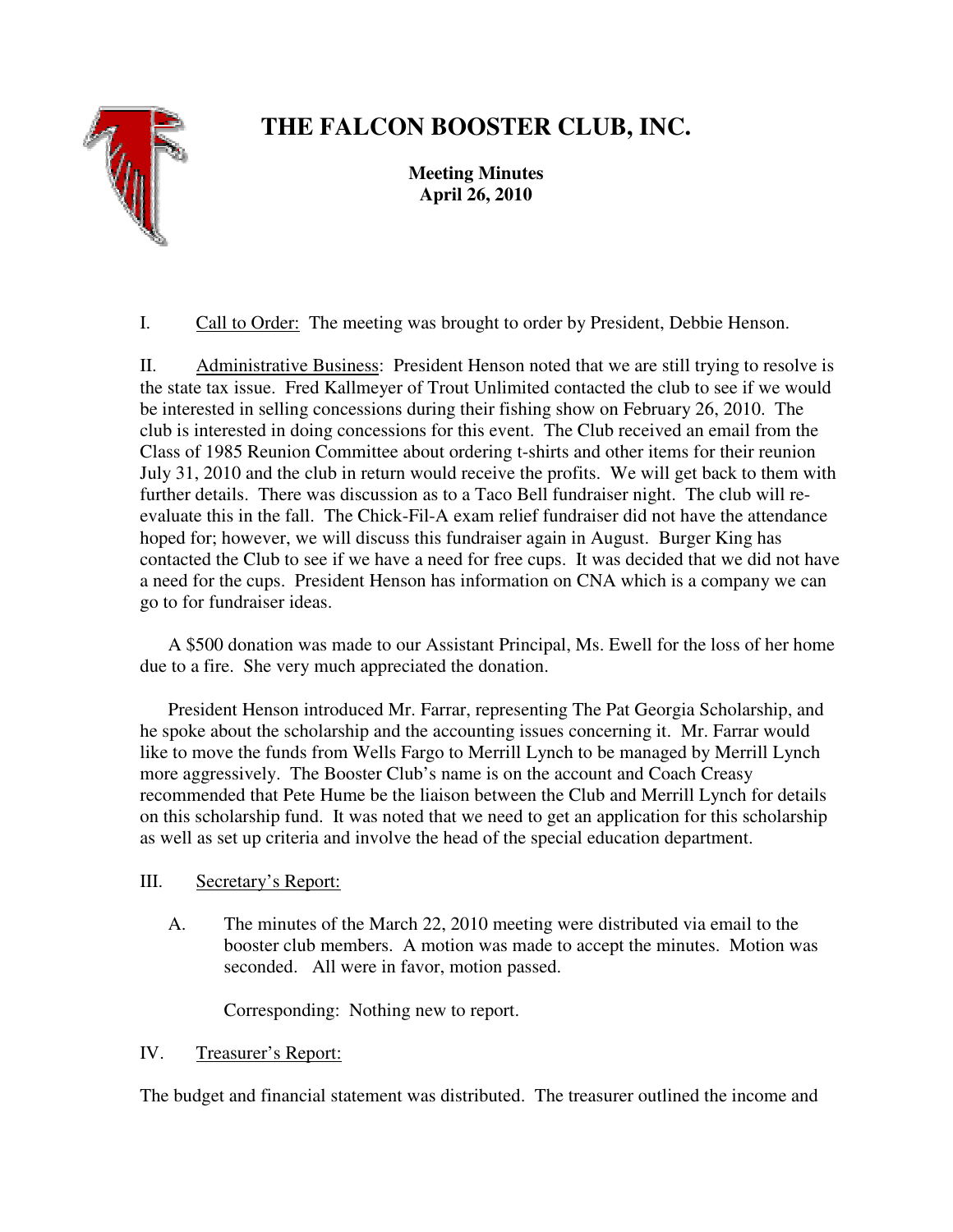expenses for the Dinner/Dance/Auction and noted it was very successful. Thanks to all who worked so hard on this event and to date we have cleared \$10,257.36 with additional money still to come in. It was noted that Willie Stewart gave a \$459.00 cash donation to the Club at the event and it was very much appreciated.

Kim Steves said she would like to put an ad in the football program outlining the things the club does as well as mention the Dinner/Dance/Raffle for those who are unaware of the event.

A motion was made to accept the Treasurer's report. Motion was seconded and approved.

## V. Committees:

A. Committee Reports:

1. Dinner/Dance – President Henson thanked everyone again for their hard work on this fundraiser.

2. Concessions:

a. Baseball/softball – going well. May  $11<sup>th</sup>$  is youth night and May  $18<sup>th</sup>$  is Senior Night and the Breast Cancer Awareness Night. Terri Shaw will need volunteers to help with those busy nights. Terri noted that the baseball concessions building is in very bad shape.

 b. Lacrosse/soccer – Lacrosse concessions have gone very well – they have made over \$700 to date. Soccer concessions could still use a few more volunteers.

3. Team Representatives: President Henson thanked Terri McGuinn for all of her work getting the team baskets for the silent auction. They were great baskets!

4. Membership – Mary Kay Anderson updated the roster and distributed the same which noted 113 members including officers and board of directors.

5. Gold Cup – Andrea Gaines said everything was in order for us to work Gold Cup May  $1^\text{st}$ .

6. PE Day – May  $7<sup>th</sup>$  is the scheduled date for PE Day and we are all set for it.

7. Scholarships – Scholarship applications will be reviewed by the Scholarship Committee this week and then presented to the recipients on May 25, 2010.

8. Awards Night – The date for Spring Sports Awards has been rescheduled to June  $1<sup>st</sup>$ .

9. Nominating Committee – Terri McGuinn and Martha Janoskie presented the slate for nominations for positions for 2010-2011 as follows: